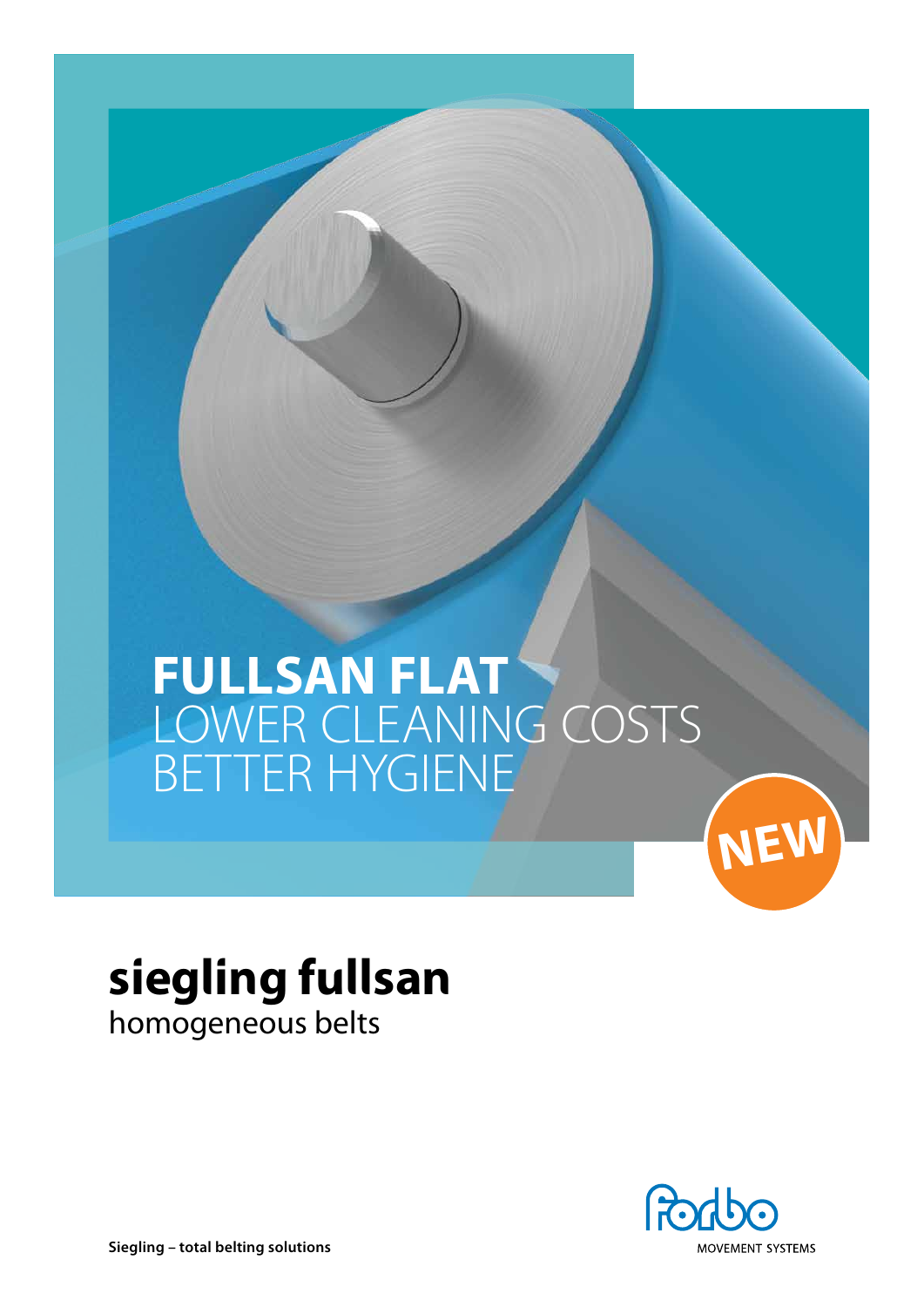

Siegling Fullsan is the new product line of homogeneous, thermoplastic, polyurethane belts from Forbo Movement Systems.

All Siegling Fullsan belts are protected from contamination by oil, grease, moisture and bacteria.

Siegling Fullsan belts are very easy to clean and ideal for exceptionally hygiene-critical applications (dairy products, dough preparation, meat and poultry processing and other foodrelated areas).



- $\bigodot$  Certified hygienic characteristics
- **4** Cost-efficient operation
- **4** Long service life due to **superior mechanical and chemical resistance**
- $\bigodot$  Available with profiles and side walls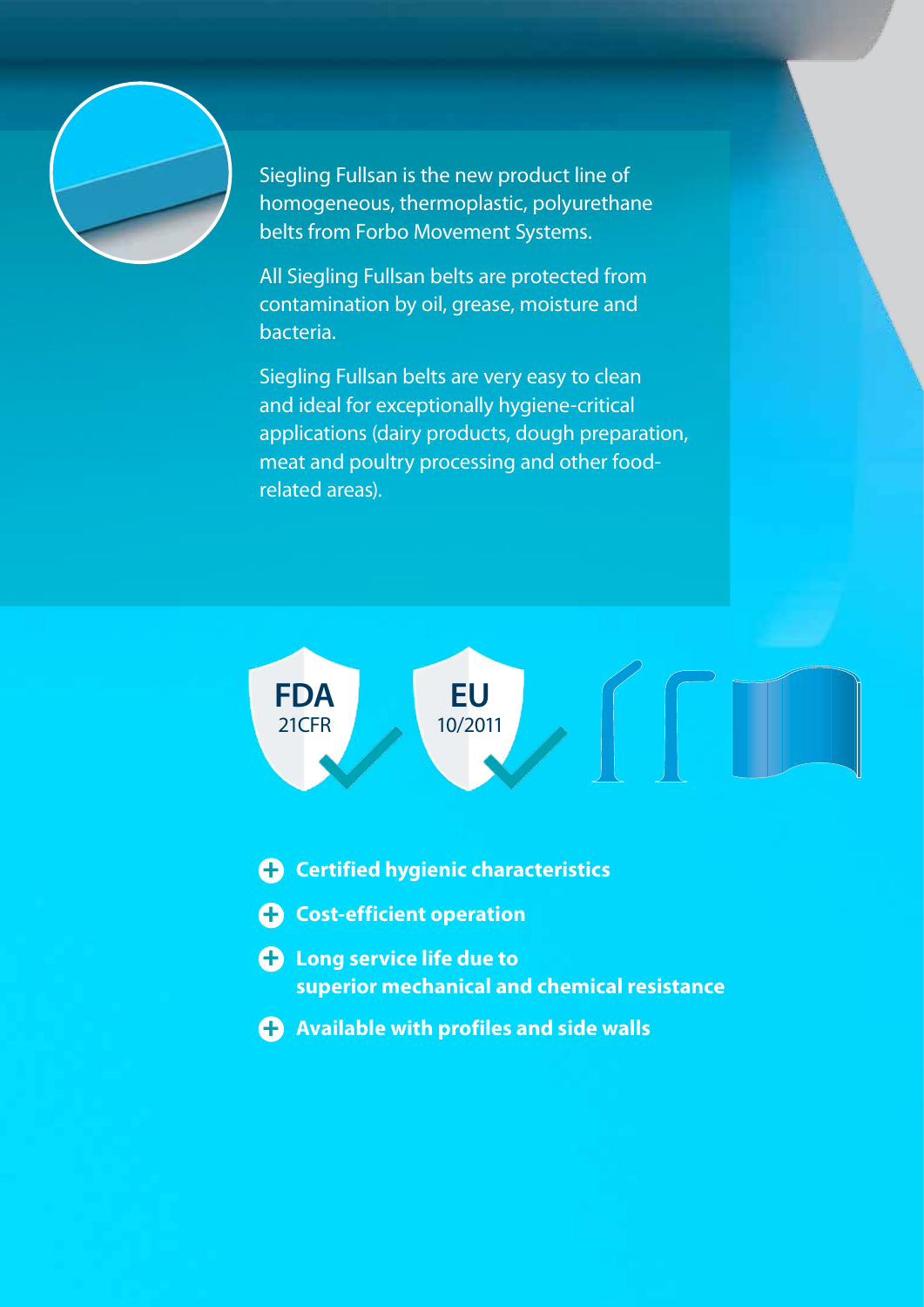## **Fullsan Flat** LOWER CLEANING COSTS, BETTER HYGIENE

The Fullsan Flat series are friction driven using a pulley. Therefore, these belts make upgrading the hygiene of conventional conveyor particularly easy.



### **Technical information (general)**

|                                                                  | <b>Fullsan Flat</b>                                              |
|------------------------------------------------------------------|------------------------------------------------------------------|
| <b>Belt thickness</b><br>$[mm (in)] \pm 0.15 (0.006)$<br>approx. | $3(0.12) - 3.4(0.13)$<br>depending on type                       |
| End diameter without/with<br>counter-bending min.                | 40 (1.57)<br>[mm (in)]                                           |
| Permissible operating temperature                                | $\lceil ^{\circ}$ C ( $\lceil ^{\circ}$ F)]<br>$-10/+70(14/158)$ |

Refer to the relevant data sheets for technical information based on type.

**More on Siegling Fullsan at https://fullsan-movemag.forbo.com**